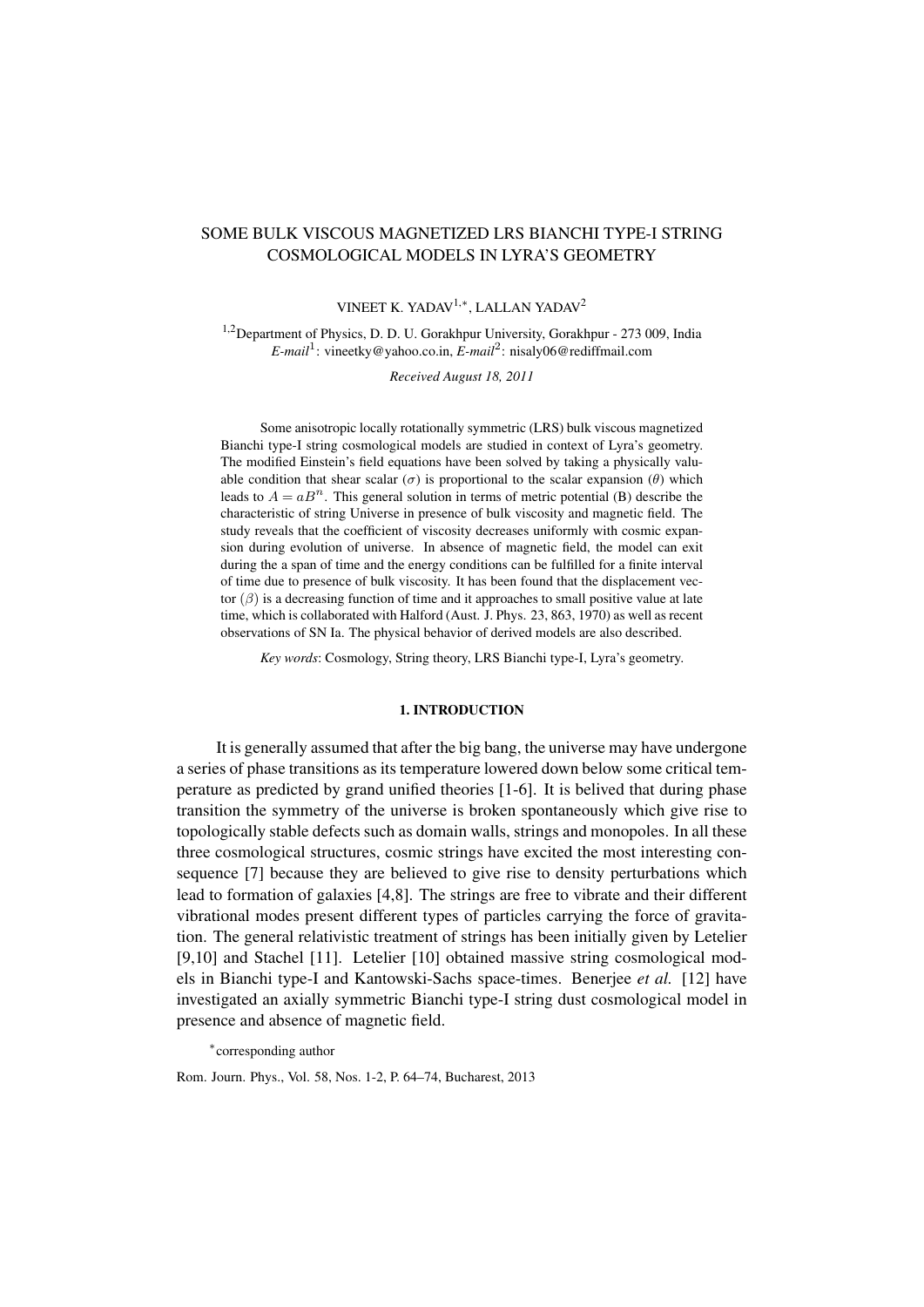On the other hand, introduction of viscosity in the cosmic fluid content plays a significant role in analysis of many important physical aspects of the dynamics of universe. Bulk viscosity is associated with Grand Unified theory (GUT) phase transition and string creation. At an early stage of the universe, when neutrino decoupling occurs during radiation era and decoupling of radiation with matter takes place during recombination era, the matter behaves like a viscous fluid. The coefficient of viscosity is known to decrease as the universe expands. The effect of viscosity on the evolution of cosmological models and the role of viscosity in avoiding the initial big bang singularity has been studied by several authors (Maartens [13], Misner [14], Weinberg [15], Murphy [16]).

In addition, the occurrence of magnetic field on galactic scale is a well established fact today and anisotropic magnetic field models have significant contribution in the evolution of galaxies and stellar objects. Zeldovich *et al.* [17] have pointed out the importance of magnetic field in various astronomical phenomena. Also, Harrison [18] has suggested that magnetic field could have a cosmological origin. Melvin [19] has described that during the evolution of Universe, the matter is in highly ionized state and due to smooth coupling with field it form neutral matter as a result of Universe expansion. Strong magnetic field can be created due to adiabatic compression in clusters of galaxies. Large-scale magnetic field gives rise to anisotropies in the universe. Therefore, the presence of magnetic field in anisotropic string universe is not unrealistic. Bali and Upadhaya [20] have presented LRS Bianchi type-I string dust magnetized cosmological models in general relativity. Wang [21,22] has investigated LRS Bianchi I string cosmological models in general relativity in presence of bulk viscosity and electromagnetic field where constant coefficient of bulk viscosity is considered.

One of the most intriguing modifications of general relativity is that proposed by Weyl [23], invented to unify gravitation and electromagnetism by means of fundamental changes in Riemannian geometry. Unfortunately the Weyl theory suffers from non integrability of length and is, therefore physically unacceptable. However being interesting from mathematical point of view, it may still have the germs of a future fruitful theory. Later, Lyra [24] modified Riemannian geometry and removed nonintegrability of length transfer by introducing a gauge function into the structure-less manifold as a result of which a displacement field arise naturally. Subsequently, Sen *et al.* [25,26] proposed a new scalar tensor theory of gravitation. They constructed an analog of the Einstein Field Equation based on Lyra's geometry given by equation (8). Halford [27, 28] showed that the scalar-tensor treatment based on Lyra's geometry predicts some effects within observational limits, as in Einstein's theory.

In this paper, we present some bulk viscous LRS Bianchi type-I string magnetized cosmological models in frame work of Lyra's geometry. The magnetic field is due to an electric current produced along *x*-axis with infinite electrical conductivity.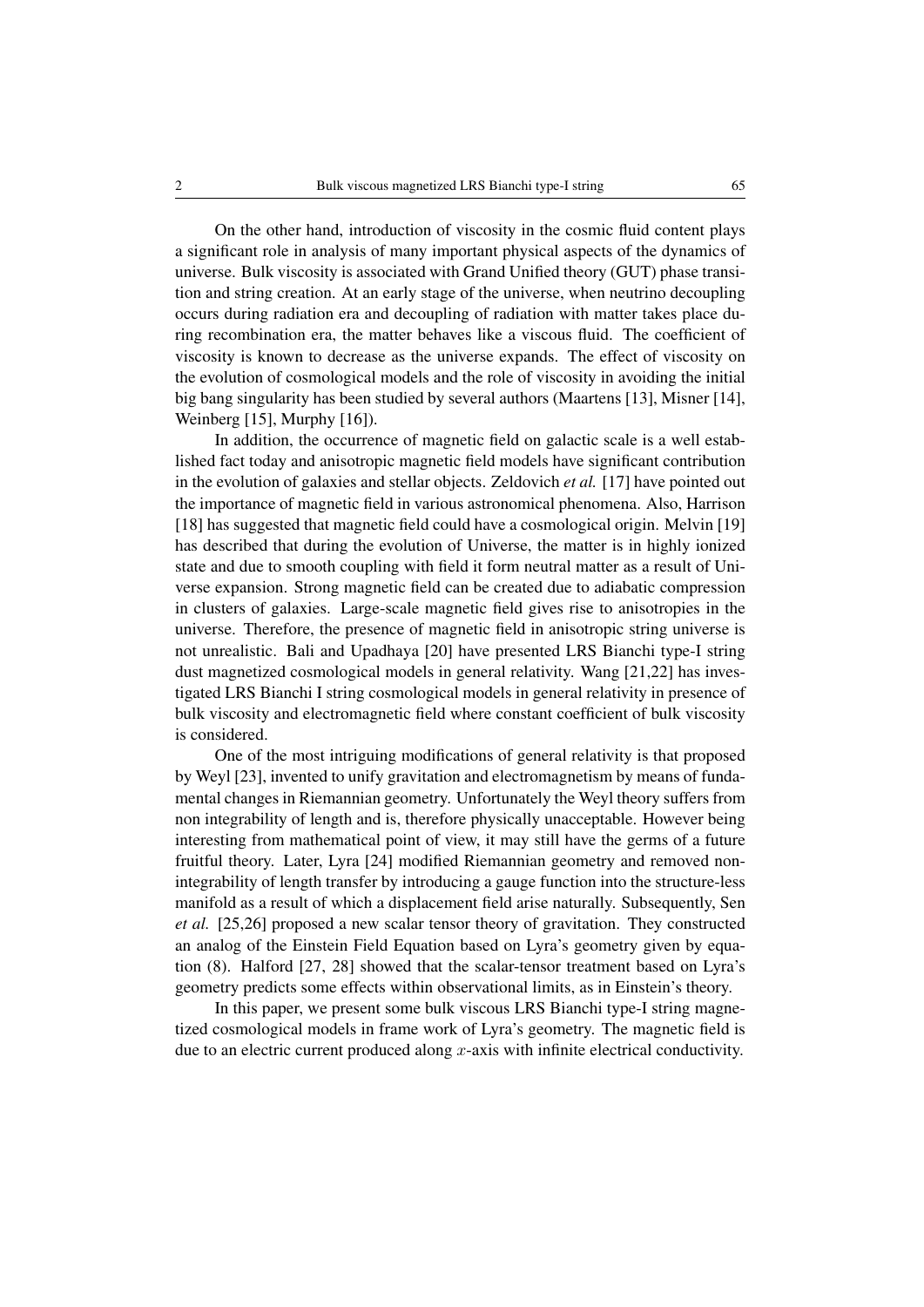#### 2. METRIC AND FIELD EQUATIONS

We consider the LRS spatially homogeneous Bianchi type I metric of the form

$$
ds^{2} = -dt^{2} + A^{2}(t)dx^{2} + B^{2}(t)(dy^{2} + dz^{2})
$$
\n(1)

where *A* and *B* are the functions of time *t* alone.

The energy momentum tensor for a cloud of string with magnetic field in co-moving coordinate system is

$$
T_{ij} = \rho u_i u_j - \lambda x_i x_j - \zeta \theta (u_i u_j - g_{ij}) + E_{ij}
$$
\n(2)

where the vector  $u_i$  describes the cloud four-velocity and  $x_i$  represents a direction of anisotropy, *i.e.* the string, satisfy the relations

$$
u^i u_i = -x^i x_i = -1 \qquad u^i x_i = 0 \tag{3}
$$

and in comoving coordinate system,

$$
T_1^1 = T_2^2 = 0, \ T_3^3 = \lambda, \ T_4^4 = \rho, \ T_j^i = 0 \ \text{for} \ i \neq j. \tag{4}
$$

Here  $\rho$  is the rest energy of the cloud of strings with massive particles attached to them. It is given by  $\rho = \rho_p + \lambda$ ,  $\rho_p$  being the rest energy density of particles attached to the strings and  $\lambda$  the density of tension that characterizes the strings. The energy momentum for magnetic field is

$$
E_{ij} = \frac{1}{4\pi} \left( F_{ik} F_{jl} g^{kl} - \frac{1}{4} g_{ij} F^{kl} F_{kl} \right),\tag{5}
$$

where  $F_{ij}$  is the electromagnetic field tensor which satisfies the Maxwell's equations

$$
F_{[ij;k]} = 0, \qquad (F^{ij}\sqrt{-g}) \, ; j = 0. \tag{6}
$$

In comoving coordinates, the incident magnetic field is taken along x-axis, with the help of Maxwell equations (6), the only non vanishing component of  $F_{ij}$  is

$$
F_{23}=Constant.
$$

The general equation equation of state can be considered as

$$
\rho = \alpha \lambda. \tag{7}
$$

The field equation in the normal gauge for Lyra's manifold, as obtained by Sen are

$$
R_{ij} - \frac{1}{2}g_{ij}R + \frac{3}{2}\phi_i\phi_j - \frac{3}{4}g_{ij}\phi_k\phi^k = -8\pi GT_{ij},\tag{8}
$$

where  $\phi_i$  is the displacement field vector defined as

$$
\phi_i = (0, 0, 0, \beta(t))
$$
\n(9)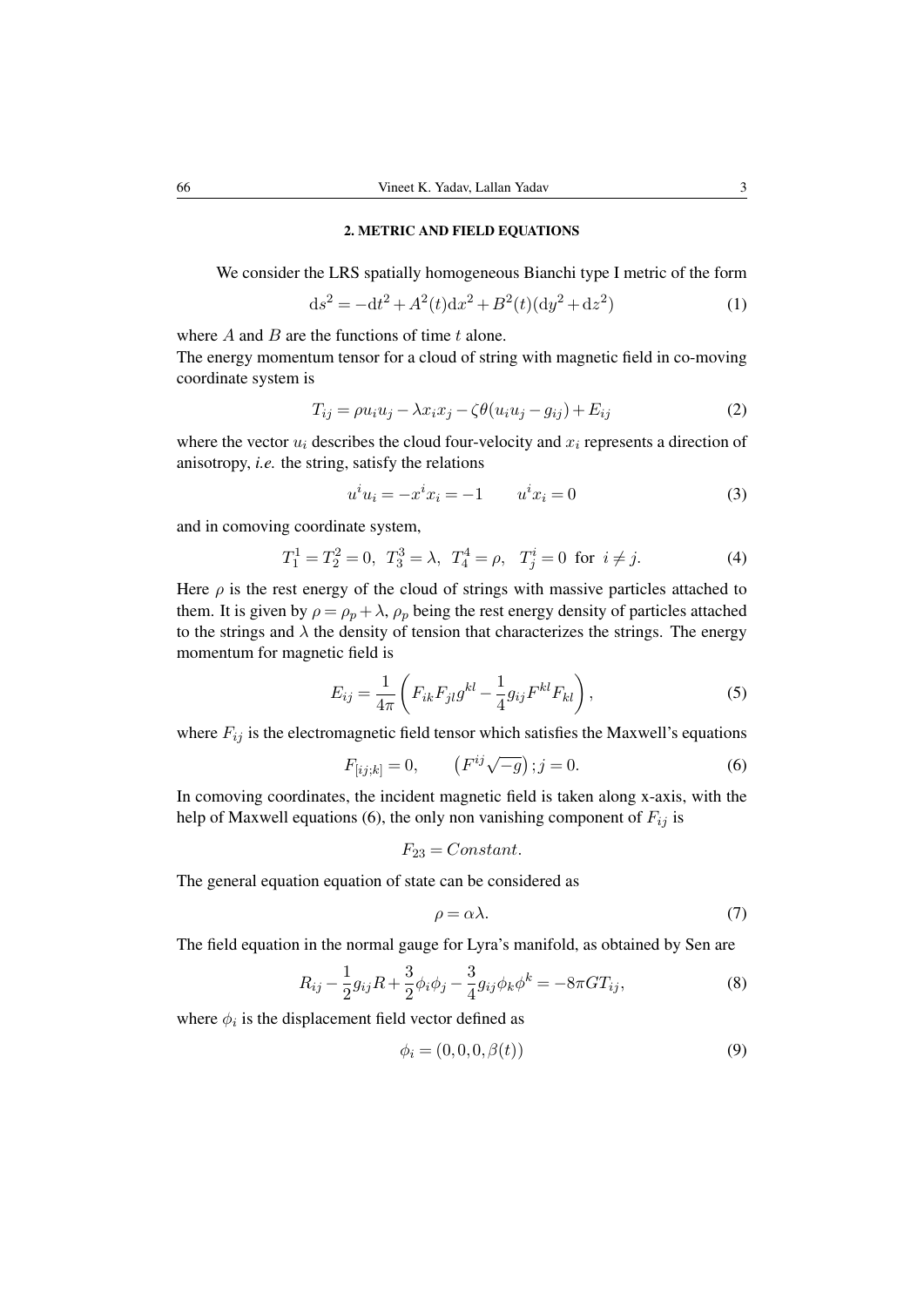and other symbols have their usual meaning as in Riemannian geometry. For metric (1), the field equation (8) with the equations (2)-(7) take the form

$$
2\frac{\dot{A}\dot{B}}{AB} + \frac{\dot{B}^2}{B^2} = \alpha\lambda + \frac{F_{23}^2}{8\pi B^4} + \frac{3}{4}\beta^2\tag{10}
$$

$$
2\frac{\ddot{B}}{B} + \frac{\dot{B}^2}{B^2} = \lambda + \zeta\theta + \frac{F_{23}^2}{8\pi B^4} - \frac{3}{4}\beta^2
$$
 (11)

$$
\frac{\ddot{A}}{A} + \frac{\ddot{B}}{B} + \frac{\dot{A}\dot{B}}{AB} = \zeta \theta - \frac{F_{23}^2}{8\pi B^4} - \frac{3}{4}\beta^2
$$
 (12)

The quantities with dots overhead refer to their partial derivatives with respect to time co-ordinate and we choose units such that,  $8\pi G = 1$ .

### 3. SOLUTION IN PRESENCE OF BULK VISCOSITY AND MAGNETIC FIELD

The research on exact solutions is based on some physically reasonable restrictions used to simplify the Einstein equations. Equations (10)-(12) are three independent equations connecting five unknowns  $(A, B, \lambda, \zeta \text{ and } \beta)$ , for the complete determinacy of the system, we need two extra conditions. Firstly, we assume that the coefficient of bulk viscosity (*ζ*) is inversely proportional to the expansion *θ*. This condition leads to

$$
\zeta \theta = K(constant) \tag{13}
$$

and secondly, we consider the expansion  $\theta$  is proportional to the shear  $\sigma$ . This condition leads to

$$
A = aB^n,\tag{14}
$$

where  $a$  and  $n > 0$  are constants.

From equations (10)-(12), with the help of equations (13) and (14), eliminating  $\lambda$  and *β*, we have

$$
\frac{\ddot{B}}{B} + \mu \frac{\dot{B}^2}{B^2} = \nu K - \frac{lM}{B^4}
$$
 (15)

where  $\mu = \frac{[(n+1)^2 - \alpha(1-n^2)]}{[\alpha(1-n) - (n+1)]}, \nu = \frac{2\alpha}{[\alpha(1-n) - (n+1)]}, l = \frac{(\alpha+1)}{[\alpha(1-n) - (n+1)]}$  and  $M = \frac{F_{23}^2}{8\pi}$ To solve equation (15), let us assume that  $\dot{B} = f(B)$ . Thus,  $\ddot{B} = f\frac{df}{dE}$  $\frac{dJ}{dB}$ . Accordingly equation (15) leads to

$$
2f\frac{\mathrm{d}f}{\mathrm{d}B} + 2\mu\frac{f^2}{B} = 2\nu KB - 2lMB^{-3}
$$
 (16)

This is a first order linear differential equation which can be written as

$$
\frac{\mathrm{d}}{\mathrm{d}B}(f^2B^{2\mu}) = 2\nu KB^{2\mu+1} - 2lMB^{2\mu-3} \tag{17}
$$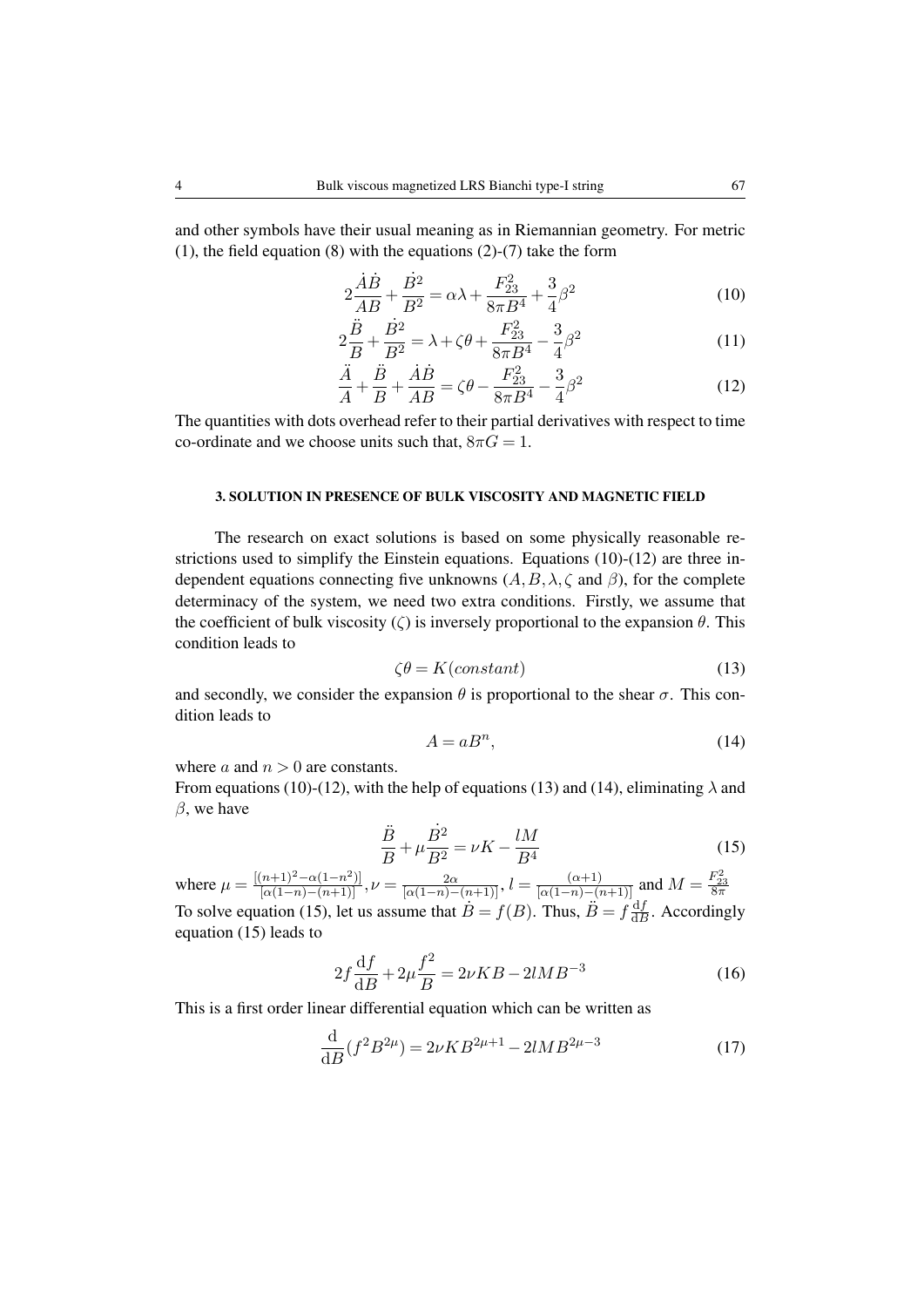On integrating equation (17), we obtain

$$
t = \int \frac{1}{\sqrt{\left[\frac{m}{B^2\mu} + \frac{\nu KB^2}{(\mu + 1)} - \frac{lM}{(\mu - 1)B^2}\right]}} dB
$$
(18)

where *m* is constant of integration.

For this solution, the geometry of the universe is described by the line-element

$$
ds^{2} = -\left[\frac{m}{B^{2\mu}} + \frac{\nu KB^{2}}{(\mu + 1)} - \frac{lM}{(\mu - 1)B^{2}}\right]^{-1}dB^{2} + a^{2}B^{2n}dx^{2} + B^{2}(dy^{2} + dz^{2})
$$
(19)

Under suitable transformation of coordinates, the metric (19) can be reduced to the form

$$
ds^{2} = -\left[\frac{m}{T^{2\mu}} + \frac{\nu KT^{2}}{(\mu + 1)} - \frac{lM}{(\mu - 1)T^{2}}\right]^{-1} dT^{2} + a^{2}T^{2n}dX^{2} + T^{2}(dY^{2} + dZ^{2})
$$
 (20)

where  $\mu \neq \pm 1$  and the cosmic scale  $T = B$  can be determined by equation (18).

# 3.1. SOME PHYSICAL AND GEOMETRIC FEATURES

The expression for the energy density  $(\rho)$ , the string tension density  $(\lambda)$ , particle density ( $\rho_p$ ), the coefficient of bulk viscosity ( $\zeta$ ) and the displacement vector ( $\beta$ ) are given by

$$
\rho = \left[ \frac{2m\alpha[(n+1)-\mu]}{(1+\alpha)} - M \left( \frac{2l\alpha[(n+1)-\mu]}{(1+\alpha)(1+\mu)} + 2(1+l) \right) T^{-2} \right] T^{-2} + K \left[ \frac{2\nu\alpha[n+1-\mu]}{(1+\alpha)(1+\mu)} + (2\nu - 1) \right]
$$
(21)

$$
\lambda = \frac{1}{\alpha} \rho \tag{22}
$$

$$
\rho_p = \rho - \lambda = (1 - \frac{1}{\alpha})\rho \tag{23}
$$

$$
\zeta = \frac{K}{(n+2)} \left[ \frac{m}{T^{2(\mu+1)}} + \frac{\nu K}{(\mu+1)} - \frac{lM}{(\mu-1)T^4} \right]^{-\frac{1}{2}} \tag{24}
$$

$$
\beta = \frac{2}{\sqrt{3}} \left[ m[\mu(n+1) - n^2] T^{-2(\mu+1)} + \left( lM(n+1) - \frac{[\mu(n+1) - n^2]}{(\mu - 1)} \right) T^{-4} + K \left( \frac{\nu[\mu(n+1 - n^2)]}{(\mu + 1)} + 1 \right) \right]^{\frac{1}{2}}.
$$
 (25)

The spatial volume  $(V)$  of Universe is given by

$$
V = aT^{(n+2)}\tag{26}
$$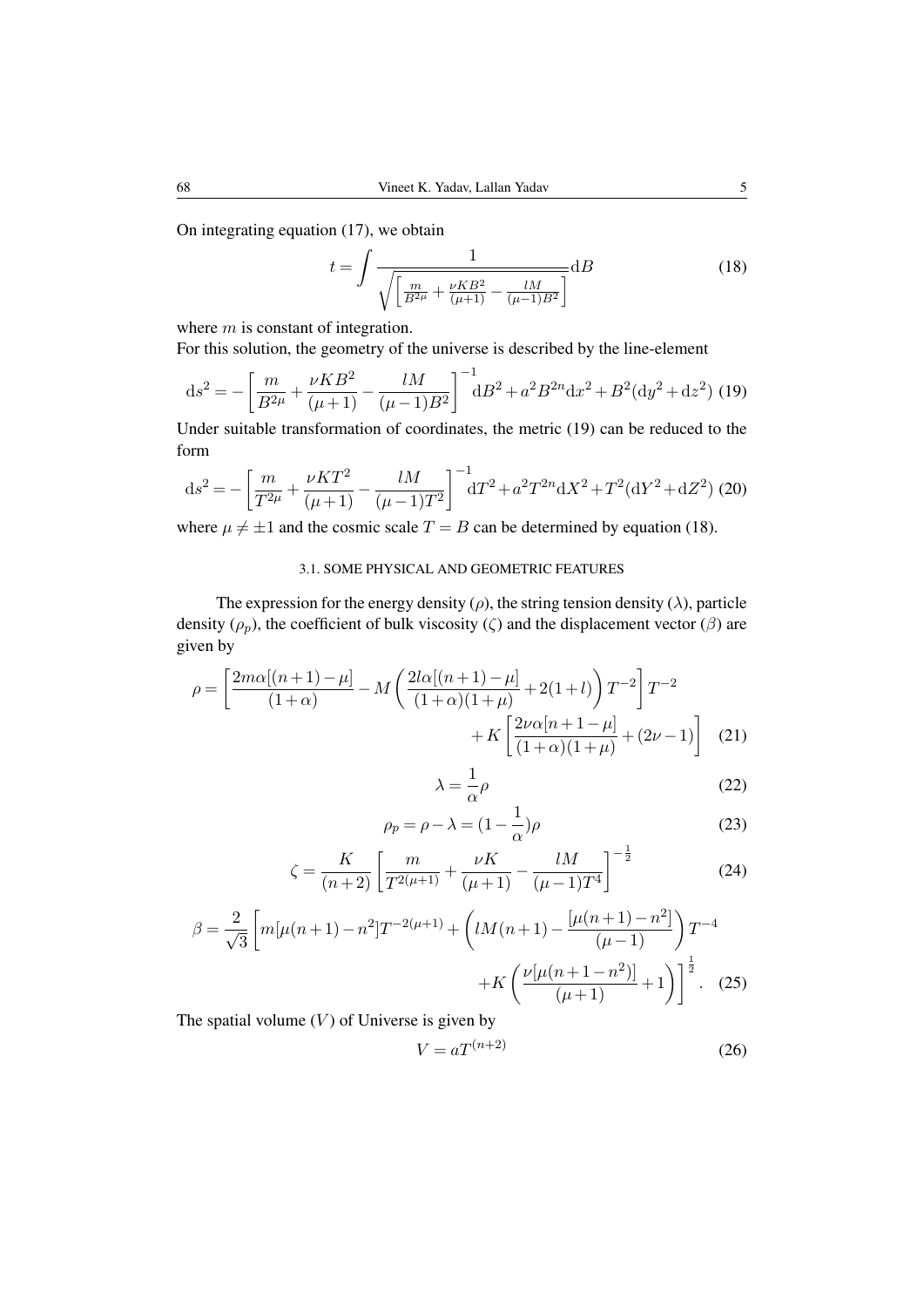The spatial volume  $V \to 0$  when  $T \to 0$ , and  $V \to \infty$  when  $T \to \infty$ . The physical quantities expansion scalar  $(\theta)$ , and shear scalar  $(\sigma)$  are given by

$$
\theta = u_{;i}^{i} = (n+2) \left[ \frac{m}{T^{2(\mu+1)}} + \frac{\nu K}{(\mu+1)} - \frac{lM}{(\mu-1)T^{4}} \right]^{\frac{1}{2}}
$$
(27)

$$
\sigma^2 = \frac{1}{2}\sigma_{ij}\sigma^{ij} = \frac{(n-1)^2}{3} \left[ \frac{m}{T^{2(\mu+1)}} + \frac{\nu K}{(\mu+1)} - \frac{lM}{(\mu-1)T^4} \right],\tag{28}
$$

hence

$$
\lim_{T \to \infty} \left( \frac{\sigma^2}{\theta^2} \right) = \frac{(n-1)^2}{3(n+2)^2} = constant.
$$
\n(29)

Thus the model does not approach isotropy for large value of T. The Hubble parameter  $(H)$  and deceleration parameter  $(q)$  are given by

$$
H = \frac{(n+2)}{3} \left[ \frac{m}{T^{2(\mu+1)}} + \frac{\nu K}{(\mu+1)} - \frac{lM}{(\mu-1)T^4} \right]^{\frac{1}{2}}
$$
(30)

$$
q = -\frac{3}{(n+2)} \left[ \left( \nu KT^2 - \frac{lM}{T^2} \right) \left( \frac{m}{T^{2\mu}} + \frac{\nu KT^2}{(\mu+1)} - \frac{lM}{(\mu-1)T^2} \right)^{-1} + \frac{\left[ n - (1+3\mu) \right]}{3} \right] \tag{31}
$$



Fig. 1 – The plots of displacement vector *β* and deceleration parameter '*q*' *vs.* cosmic time *T* for model (20).

It is observed from figure 1(a) that the displacement vector  $\beta(t)$  has a very large value at beginning and reduces fast during evolution of Universe analogous to cosmological constant Λ. The negative value of deceleration parameter '*q*' implies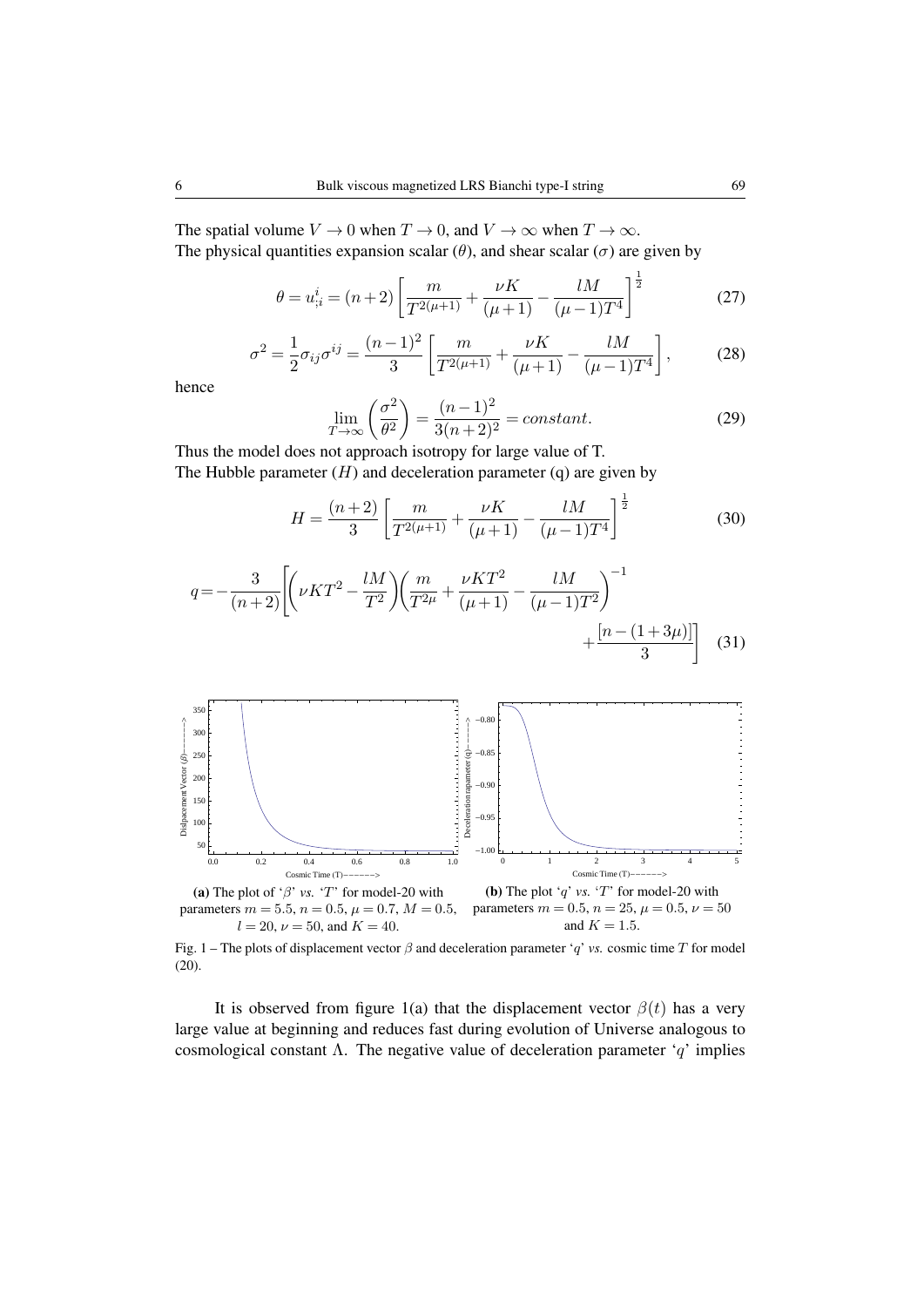that our model (20) of universe is accelerating. Figure 1(b) shows that the value of  $q$ lies in the range *−*1 *≤ q <* 0 which is consistent with current observations [30-37].

#### 3.2. DISCUSSION

The space-time (20) represents the string magnetized LRS Bianchi type-I Universe with bulk viscosity. From equation (21), we observe that the energy condition  $\rho$   $\geq$  0 given by Hawking and Ellis [29] leads to

$$
\left[ K \left( \frac{\nu}{(1+\mu)} + \frac{(1+\alpha)(2\nu - 1)}{2\alpha[n+1-\mu]} \right) + \frac{m}{T^2} \right] T^4 \ge M \left[ \frac{l}{(1+\mu)} + \frac{(1+\alpha)(1+l)}{\alpha[n+1-\mu]} \right] (32)
$$

Equations (22) and (23) shows that when  $\alpha \ge 1$ , the particle density  $\rho_p \ge 0$  and string tension density  $\lambda \geq 0$ , however, when  $\alpha < 0$ ,  $\rho_p > 0$  and  $\lambda < 0$ . The energy density *ρ* is infinite at  $T = 0$ , and  $\rho \to K \left[ \frac{2\nu\alpha[n+1-\mu]}{(1+\alpha)(1+\mu)} + (2\nu-1) \right]$  when  $T \to \infty$ , provided  $n+1 > \mu$  and  $2\nu - 1 > 0$ . The spatial volume V tends to zero when  $T \to 0$  and *V*  $\to \infty$  when  $T \to \infty$ . The scalar expansion  $\theta$  is infinite at  $T = 0$ , and  $\theta \to \frac{(n+2)[\nu K]}{(\mu+1)}$ when  $T \to \infty$ , provided  $\mu + 1 > 0$ . The figure 1(a) shows that the displacement vector  $\beta$  is a decreasing function of cosmic time analogous to cosmological constant  $\Lambda$ .

Since lim *T→∞ σ θ*  $= constant$ , the model does not approach isotropy for large value of *T*. Further, when  $\alpha > 2$  or  $\alpha < 0$ , we have  $\frac{\rho_p}{|\lambda|} > 1$ , therefore in this case the massive strings dominate the universe in the process of evolution. However, when  $1 < \alpha < 2$ , we have  $\frac{\rho_p}{|\lambda|} < 1$  and in this case the strings dominate over the particles. Recent observations show that the value of *q* is confined in the range  $-1 \le q < 0$ and the present day Universe is undergoing an accelerated expansion (Perlmutter *et al.* [30-32], Riess *et al.* [33, 34], Tonry *et al.* [35], John [36] and Knop *et al.* [37]). Figure 1(b) shows that the value of *q* lies in the range *−*1 *≤ q <* 0 which is consistent with current observations and its negative value indicates that our proposed model (20) is accelerating. In our derived LRS Bianchi type-I homogeneous model (20) isotropy is achieved for  $n = 1$ ,  $A \approx B = T$ .

#### 3.3. BULK VISCOUS MODEL IN ABSENCE OF MAGNETIC FIELD

In absence of magnetic field  $(M = 0)$ , we obtain string cosmological model with bulk viscosity and in this case metric (20) reduces to the form

$$
ds^{2} = -\left[\frac{m}{T^{2\mu}} + \frac{\nu KT^{2}}{(\mu + 1)}\right]^{-1} dT^{2} + a^{2}T^{2n}dX^{2} + T^{2}(dY^{2} + dZ^{2}).
$$
 (33)

The expression for the energy density ( $\rho$ ), the string tension density ( $\lambda$ ), particle density ( $\rho_p$ ), the coefficient of bulk viscosity ( $\zeta$ ) and the displacement vector ( $\beta$ ) are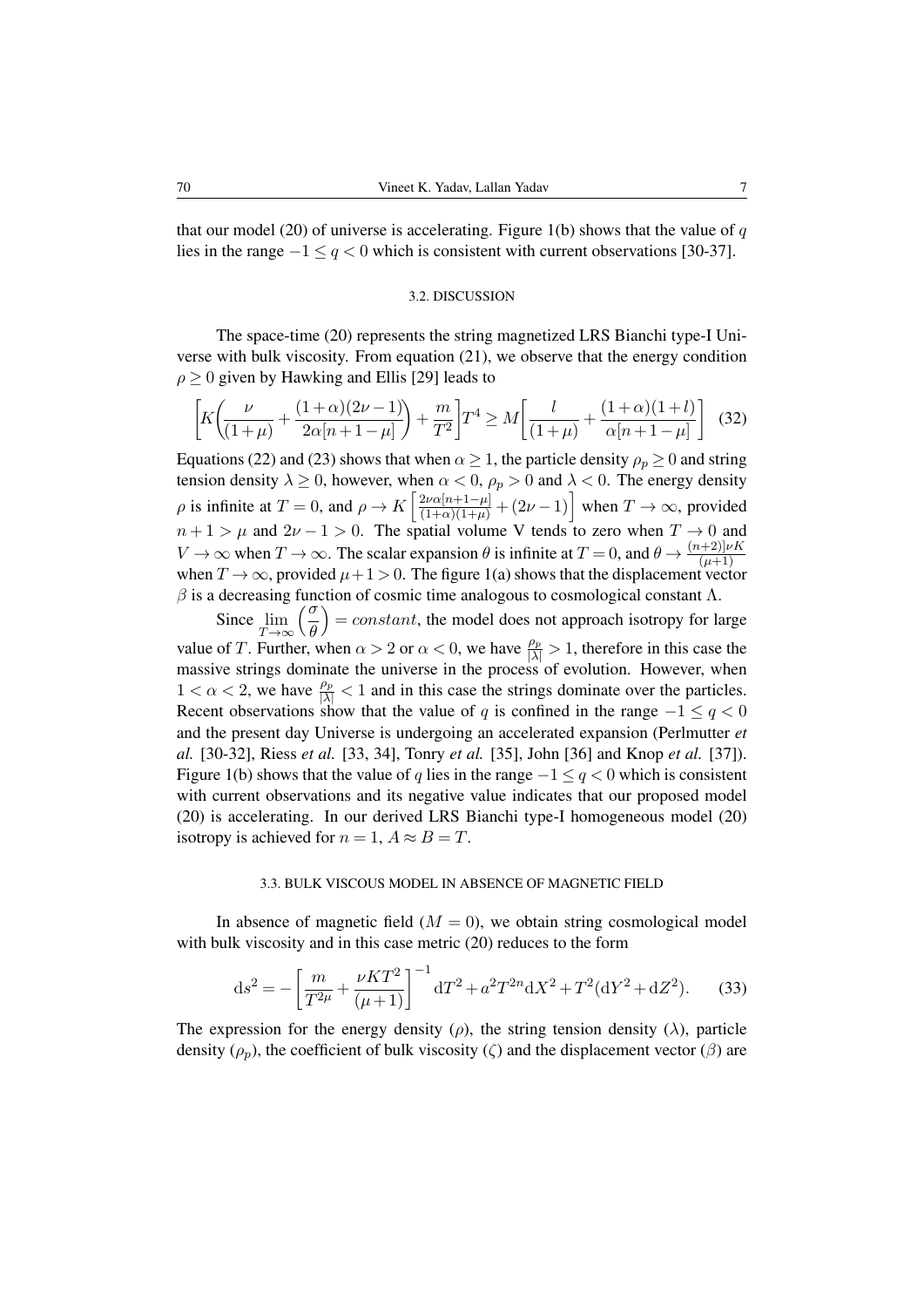given by

$$
\rho = \left[ \frac{2m\alpha[(n+1)-\mu]}{(1+\alpha)}T^{-2} + K\left(\frac{2\nu\alpha[n+1-\mu]}{(1+\alpha)(1+\mu)} + (2\nu - 1)\right) \right]
$$
(34)

$$
\lambda = \frac{1}{\alpha} \rho \tag{35}
$$

$$
\rho_p = \rho - \lambda = (1 - \frac{1}{\alpha})\rho \tag{36}
$$

$$
\zeta = \frac{K}{(n+2)} \left[ \frac{m}{T^{2(\mu+1)}} + \frac{\nu K}{(\mu+1)} \right]^{-\frac{1}{2}} \tag{37}
$$

$$
\beta = \frac{2}{\sqrt{3}} \left[ m[\mu(n+1) - n^2] T^{-2(\mu+1)} + \frac{[\mu(n+1) - n^2]}{(\mu-1)} T^{-4} + K \left( \frac{\nu[\mu(n+1 - n^2)]}{(\mu+1)} + 1 \right) \right]^{\frac{1}{2}}.
$$
 (38)

The physical quantities expansion scalar ( $\theta$ ) and shear scalar ( $\sigma$ ) are given by

$$
\theta = u_{;i}^{i} = (n+2) \left[ \frac{m}{T^{2(\mu+1)}} + \frac{\nu K}{(\mu+1)} \right]^{\frac{1}{2}}
$$
(39)

$$
\sigma^2 = \frac{1}{2}\sigma_{ij}\sigma^{ij} = \frac{(n-1)^2}{3} \left[ \frac{m}{T^{2(\mu+1)}} + \frac{\nu K}{(\mu+1)} \right]
$$
(40)

hence

$$
\lim_{T \to \infty} \left( \frac{\sigma^2}{\theta^2} \right) = \frac{(n-1)^2}{3(n+2)^2} = constant.
$$
\n(41)

Thus the model does not approach isotropy.

The Hubble parameter  $(H)$  and deceleration parameter  $(q)$  are given by

$$
H = \frac{(n+2)}{3} \left[ \frac{m}{T^{2(\mu+1)}} + \frac{\nu K}{(\mu+1)} \right]^{\frac{1}{2}}
$$
(42)

$$
q = -\frac{3}{(n+2)} \left[ \nu KT^2 \left( \frac{m}{T^{2\mu}} + \frac{\nu KT^2}{(\mu+1)} \right)^{-1} + \frac{[n - (1+3\mu)]}{3} \right]
$$
(43)

The displacement vector  $\beta(t)$  is large at beginning of Universe and reduces fast during its evolution analogous to cosmological constant  $\Lambda$  as shown in figure 2(a). Figure 2(b) shows that the value of q confined in the range *−*1 *≤ q <* 0 which is consistent with current observations [30-37] and this negative value indicates that our proposed model (33) is accelerating.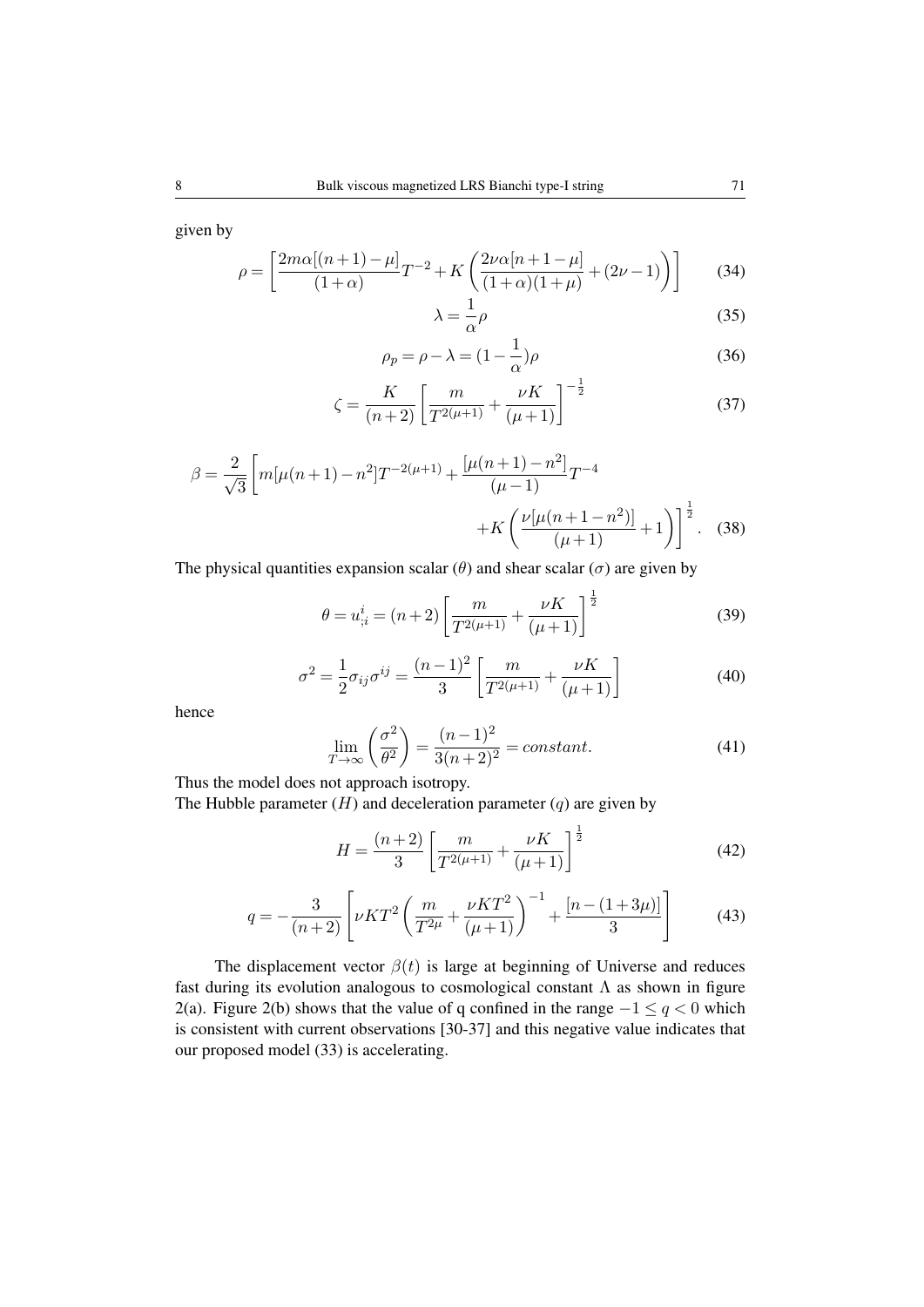

parameters  $m = 5.5$ ,  $\alpha = 1.5$ ,  $n = 1.6$ ,  $\mu = 2.2$ ,  $\nu = 40$  and  $K = 50$ . parameters  $m = 10.5$ ,  $n = 20$ ,  $\mu = 3.5$ ,  $\nu = 35$ and  $K = 2.5$ .

Fig. 2 – The plots of displacement vector  $\beta$  and deceleration parameter '*q*' *vs.* cosmic time *T* for model-33.

#### 3.4. DISCUSSION

The space-time (33) represents the bulk viscous LRS Bianchi type-I string cosmological model in absence of magnetic field. We observe from equation (34) that the energy condition  $\rho \geq 0$  leads to

$$
-K\left[\frac{\nu}{(1+\mu)} + \frac{(1+\alpha)(2\nu-1)}{2m\alpha[(n+1)-\mu]}\right] \le T^{-2} \le K\left[\frac{\nu}{(1+\mu)} + \frac{(1+\alpha)(2\nu-1)}{2m\alpha[(n+1)-\mu]}\right].
$$
 (44)

The model (33) can exit during the span of time given by (44). The energy condition can be fulfill for a finite interval of time due to presence of bulk viscosity. Equations (35) and (36) shows that when  $\alpha \geq 1$ , the particle density  $\rho_p \geq 0$  and string tension density  $\lambda \geq 0$ , however,  $\rho_p > 0$  and  $\lambda < 0$  when  $\alpha < 0$ . The energy density  $\rho$  is infinite at  $T = 0$ , and  $\rho \to K \left[ \frac{2\nu \alpha [n+1-\mu]}{(1+\alpha)(1+\mu)} + (2\nu - 1) \right]$  when  $T \to \infty$ . The spatial volume *V* tends to zero when  $T \to 0$  and  $V \to \infty$  when  $T \to \infty$ . The scalar expansion  $\theta$  is infinite at  $T = 0$ , and  $\theta \rightarrow \left[ \frac{(n+2)|\nu K}{(\mu+1)} \right]$  when  $T \rightarrow \infty$ , provided  $\mu + 1 > 0$ .

Since lim *T→∞ σ θ*  $= constant$  the model does not approach isotropy for large value of *T*. Further, when  $1 < \alpha < 2$ , we have  $\frac{\rho_p}{|\lambda|} < 1$  and in this case the strings dominate over the particles. However, when  $\alpha > 2$  or  $\alpha < 0$  we have  $\frac{\rho_p}{|\lambda|} > 1$ , therefore the massive strings dominate the universe in the process of evolution. This model has singularity at  $T = 0$ . The figure 2(a) shows that the displacement vector  $\beta$  is a decreasing function of cosmic time (*T*) which is analogous to the observed values of cosmological constant  $\Lambda$ . The current observations [30-37] show that the value of (*q*) is confined in the range *−*1 *≤ q <* 0 and the present day Universe is undergoing an accelerated expansion. Figure  $2(b)$  shows that the value of  $q$  lies in the range *−*1 *≤ q <* 0 which is consistent with current observations. The negative value '*q*'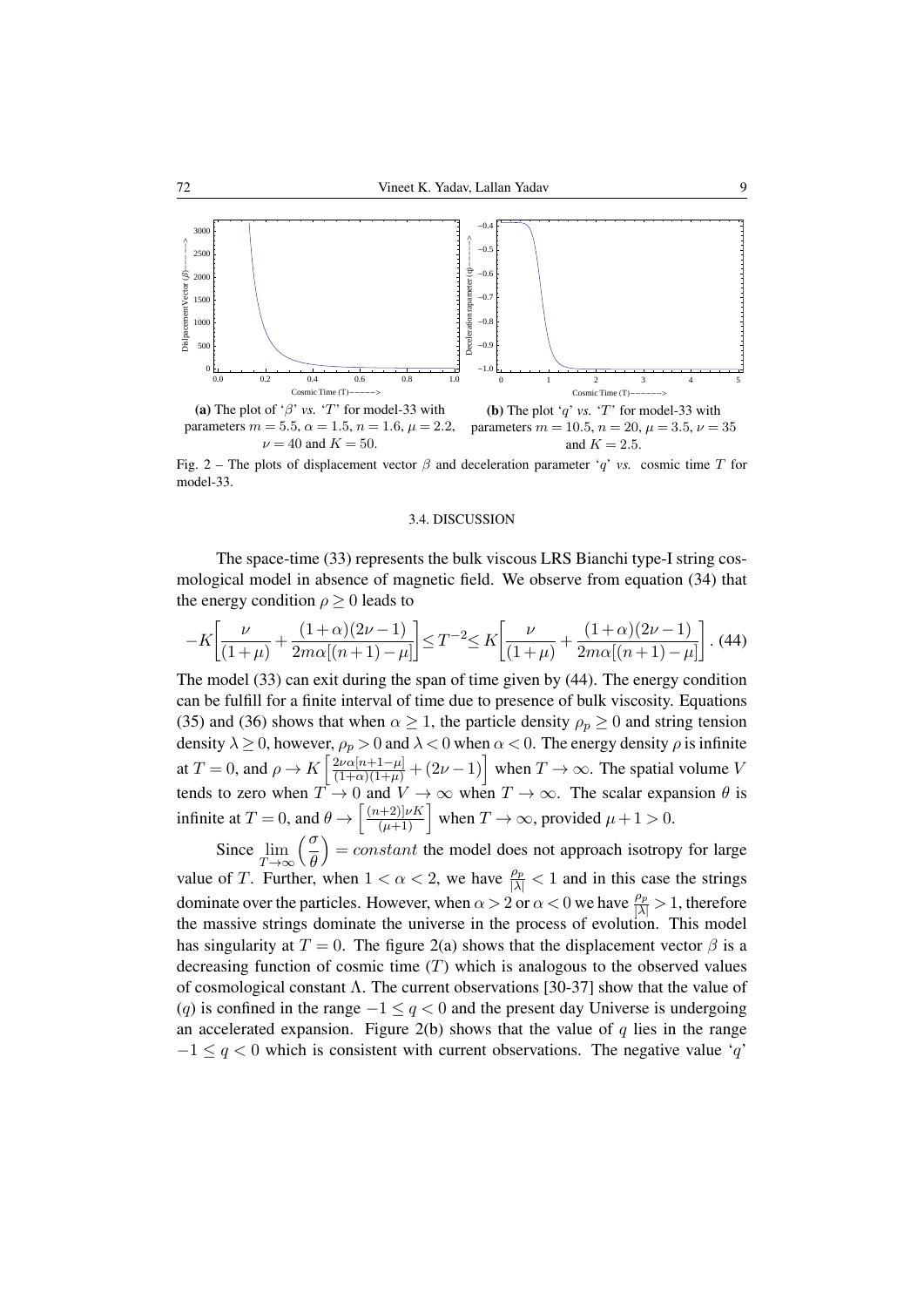represents that our proposed model (33) is accelerating.

## 4. CONCLUDING REMARKS

The present paper deals with the study of some LRS Bianchi type I string cosmological models in presence and absence of bulk viscosity and electromagnetic field in frame work of Lyra's manifold. In section 3, The modified Einstein's field equations have been solved for a general case in terms of a scale factor  $(T)$ , describing the behavior of string Universe in presence of bulk viscosity and magnetic field. The main features of the work are as follows:

- The present study reveals that the coefficient of viscosity decreases with expansion of Universe and become insignificant at a late time. The bulk viscous model can exist in a span of times discussed in section-3.
- *•* The presence of magnetic field affect energy density (*ρ*), strings particle density (*ρp*), tension density (*λ*), coefficient of bulk viscosity (*ζ*), displacement vector (*β*) and expansion as well as acceleration of proposed Universe. During the evolution of Universe, highly ionized matter smoothly coupled with fields to form neutral matter which causes the expansion of Universe.
- When  $1 < \alpha < 2$ , we have  $\frac{\rho_p}{|\lambda|} < 1$ , and in this case, the strings dominate over the particles. However, when  $\alpha > 2$  or  $\alpha < 0$  we have  $\frac{\rho_p}{|\lambda|} > 1$ , therefore the massive strings dominate the Universe in the process of evolution.
- *•* It all the singular models, the displacement vector *β* is large at beginning of the Universe and reduces fast during its evolution [see Figs. 1(a), 2(a)]. The observed value of  $\beta$  is analogous to the value of cosmological constant  $\Lambda$  which is collaborated with Halford as well as recent observations of SN Ia.
- In all the deterministic models,  $\frac{\sigma}{\theta} = constant$  implies that the models do not approach isotropy.
- *•* Our Universe is isotropic and homogeneous at present and well described by FRW models. For  $n = 1$ ,  $A \approx B$ , therefore isotropy is achieved in our derived homogeneous LRS Bianchi type-I models.

## **REFERENCES**

- 1. A.E. Everett, Phys. Rev. 24, 858 (1981).
- 2. T.W.B. Kibble, J. Phys. A 9, 1387 (1976).
- 3. T.W.B. Kibble, Phys. Rep. 67, 183 (1980).
- 4. A. Vilenkin, Phys. Rev. D 24, 2082 (1981).